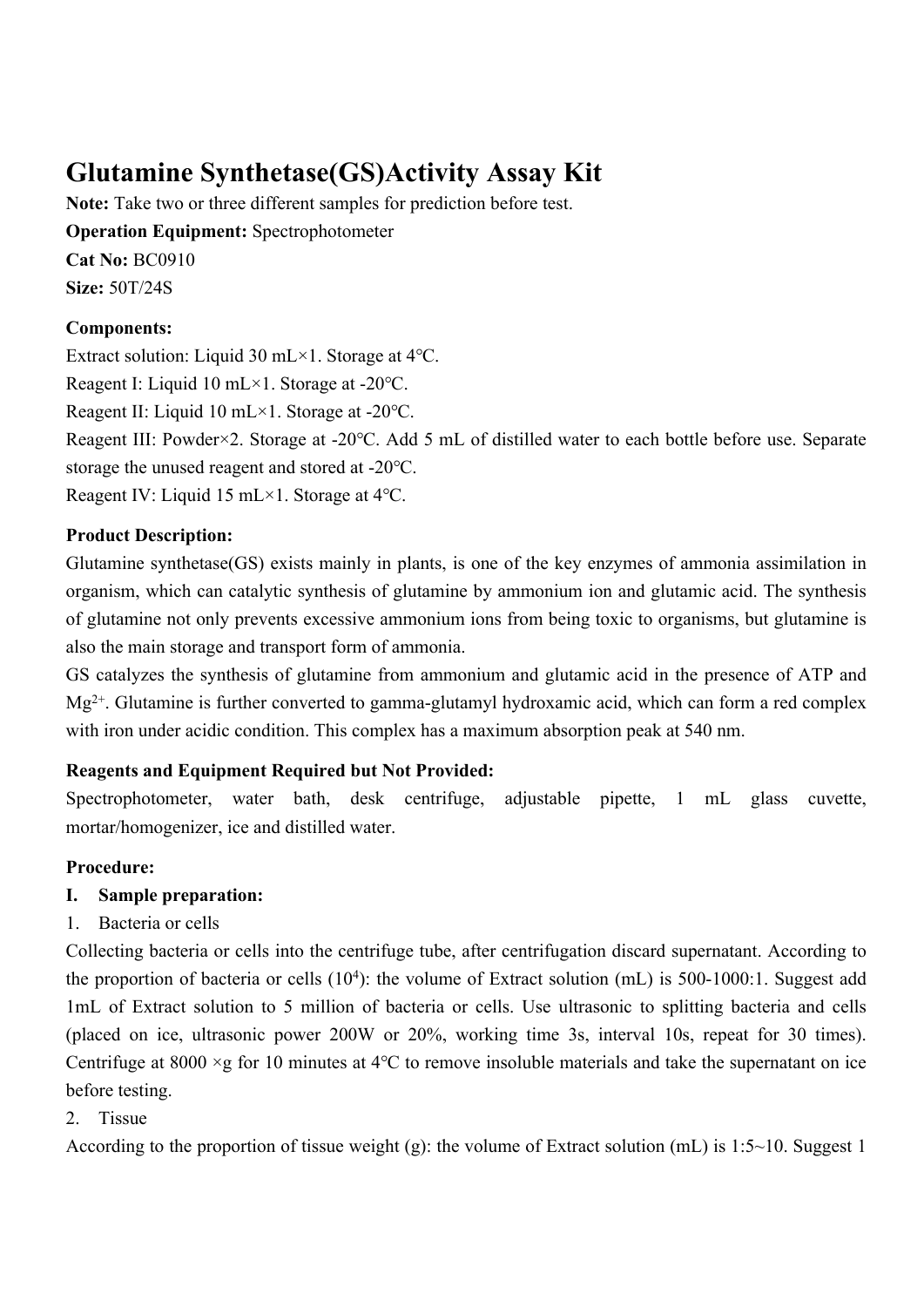mL of Extract solution to 0.1 g of tissue, and fully homogenized on ice bath. Centrifuge at 8000×g for 10 minutes at 4℃ to remove insoluble materials, and take the supernatant on ice before testing.

## **II. Detection**

1) Preheat spectrophotometer for 30 minutes, adjust the wavelength to 540 nm, set zero with distilled water.

| Reagent                                                                                                   | Test tube $(T)$ | Contrast tube $(C)$ |
|-----------------------------------------------------------------------------------------------------------|-----------------|---------------------|
| Reagent I $(\mu L)$                                                                                       | 320             |                     |
| Reagent II $(\mu L)$                                                                                      |                 | 320                 |
| Reagent III $(\mu L)$                                                                                     | 140             | 140                 |
| Sample $(\mu L)$                                                                                          | 140             | 140                 |
| Mix thoroughly and incubate at $37^{\circ}$ C(mammal) or $25^{\circ}$ C(other species) for 30 minutes.    |                 |                     |
| Reagent VI $(\mu L)$                                                                                      | <b>200</b>      | 200                 |
| Mix thoroughly and stand for 10 minutes. Centrifuge at $5000 \times g$ for 10 minutes at room temperature |                 |                     |
| to remove insoluble materials, and take the supernatant to detect the absorbance at 540 nm, record as     |                 |                     |
| $A_T$ and $A_c$ respectively. $\Delta A = A_T - A_c$ . Each test tube requires a contrast tube.           |                 |                     |

2) Add the following reagents in 1.5 mL EP tubes:

## **II. Calculation:**

## **1) Serum (plasma) volume**

Unit definition: One unit of enzyme activity is defined as the amount of enzyme catalyzes the absorbance at 540 nm changed 0.01 in the reaction system per minute every milliliter of serum(plasma).

GS Activity (U/mL)= $\Delta A \div 0.01 \times V$ rv $\div V$ s $\div T$ =19× $\Delta A$ 

## **2) Tissue protein concentration**

Unit definition: One unit of enzyme activity is defined as the amount of enzyme catalyzes the absorbance at 540 nm changed 0.01 in the reaction system per minute every milligram of protein.

GS Activity(U/mg prot)=ΔA÷0.01×Vrv÷(Cpr ×Vs)÷T =19×ΔA÷Cpr

## **3) Tissue weight**

Unit definition: One unit of enzyme activity is defined as the amount of enzyme catalyzes the absorbance at 540 nm changed 0.01 in the reaction system per minute every gram of tissue.

GS Activity(U/g weight)= $\Delta A \div 0.01 \times V_T v \div (W \div V_e \times V_s) \div T = 19 \times \Delta A \div W$ 

## **4) Bacteria or cells**

Unit definition: One unit of enzyme activity is defined as the amount of enzyme catalyzes the absorbance at 540 nm changed  $0.01$  in the reaction system per minute every  $10<sup>4</sup>$  of bacteria or cells.

GS Activity(U/10<sup>4</sup> cell )= $\Delta A \div 0.01 \times V$ rv $\div (500 \div Ve \times Vs) \div T = 0.038 \times \Delta A$ 

Vrv: Total reaction volume, 0.8 mL;

Cpr: Supernatant sample protein concentration (mg/mL);

Ve: Extract solution volume,1 mL;

Vs: Sample volume (mL), 0.14 mL;

T: Reaction time (min), 30 minutes;